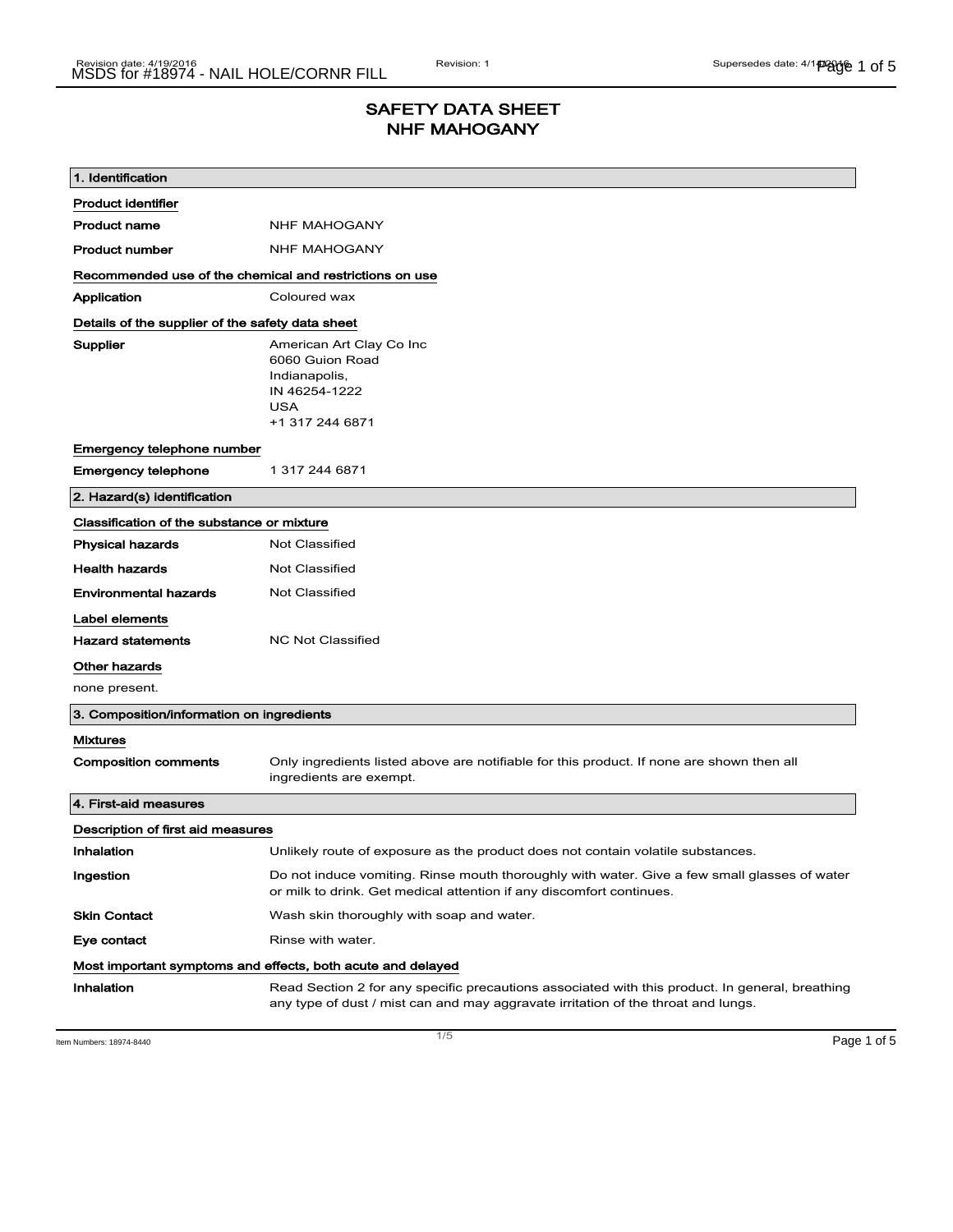| Ingestion                                                    | Read Section 2 for any specific precautions associated with the use of this product. Products<br>with specific warnings about ingestion will give guidance there.                                                                                                                                           |  |
|--------------------------------------------------------------|-------------------------------------------------------------------------------------------------------------------------------------------------------------------------------------------------------------------------------------------------------------------------------------------------------------|--|
| Skin contact                                                 | Prolonged skin contact may cause redness and irritation.                                                                                                                                                                                                                                                    |  |
| Eye contact                                                  | Read Section 2 for any specific precautions associated with the use of this product. In general<br>most ceramic and special products contain materials that maybe abrasive to eyes. Keeping<br>materials from contacting the eyes is prudent. If contact does occur, flush with clean water, do<br>not rub. |  |
|                                                              | Indication of immediate medical attention and special treatment needed                                                                                                                                                                                                                                      |  |
| Notes for the doctor                                         | Treat symptomatically.                                                                                                                                                                                                                                                                                      |  |
| 5. Fire-fighting measures                                    |                                                                                                                                                                                                                                                                                                             |  |
| Extinguishing media                                          |                                                                                                                                                                                                                                                                                                             |  |
| Suitable extinguishing media                                 | Use fire-extinguishing media suitable for the surrounding fire.                                                                                                                                                                                                                                             |  |
| Special hazards arising from the substance or mixture        |                                                                                                                                                                                                                                                                                                             |  |
| Specific hazards                                             | The product is not believed to present a hazard due to its physical nature.                                                                                                                                                                                                                                 |  |
| Advice for firefighters                                      |                                                                                                                                                                                                                                                                                                             |  |
| Special protective equipment<br>for firefighters             | Use protective equipment appropriate for surrounding materials.                                                                                                                                                                                                                                             |  |
| 6. Accidental release measures                               |                                                                                                                                                                                                                                                                                                             |  |
|                                                              | Personal precautions, protective equipment and emergency procedures                                                                                                                                                                                                                                         |  |
| <b>Personal precautions</b>                                  | For personal protection, see Section 8.                                                                                                                                                                                                                                                                     |  |
| <b>Environmental precautions</b>                             |                                                                                                                                                                                                                                                                                                             |  |
| <b>Environmental precautions</b>                             | Avoid spreading dust or contaminated materials.                                                                                                                                                                                                                                                             |  |
| Methods and material for containment and cleaning up         |                                                                                                                                                                                                                                                                                                             |  |
| Methods for cleaning up                                      | Collect spillage for reclamation or absorb in vermiculite, dry sand or similar material.                                                                                                                                                                                                                    |  |
| Reference to other sections                                  | For waste disposal, see Section 13. For personal protection, see Section 8.                                                                                                                                                                                                                                 |  |
| 7. Handling and storage                                      |                                                                                                                                                                                                                                                                                                             |  |
| Precautions for safe handling                                |                                                                                                                                                                                                                                                                                                             |  |
| Usage precautions                                            | Read label before use. Do not eat, drink or smoke when using this product. Good personal<br>hygiene procedures should be implemented.                                                                                                                                                                       |  |
| Conditions for safe storage, including any incompatibilities |                                                                                                                                                                                                                                                                                                             |  |
| Storage precautions                                          | Store in tightly-closed, original container in a dry and cool place.                                                                                                                                                                                                                                        |  |
| Specific end uses(s)                                         |                                                                                                                                                                                                                                                                                                             |  |
| Specific end use(s)                                          | The identified uses for this product are detailed in Section 1.2.                                                                                                                                                                                                                                           |  |
| 8. Exposure Controls/personal protection                     |                                                                                                                                                                                                                                                                                                             |  |
| Ingredient comments                                          | Only ingredients listed n Section 3 are notifiable for this product. If none are shown then all<br>ingredients are exempt.                                                                                                                                                                                  |  |
| <b>Exposure controls</b>                                     |                                                                                                                                                                                                                                                                                                             |  |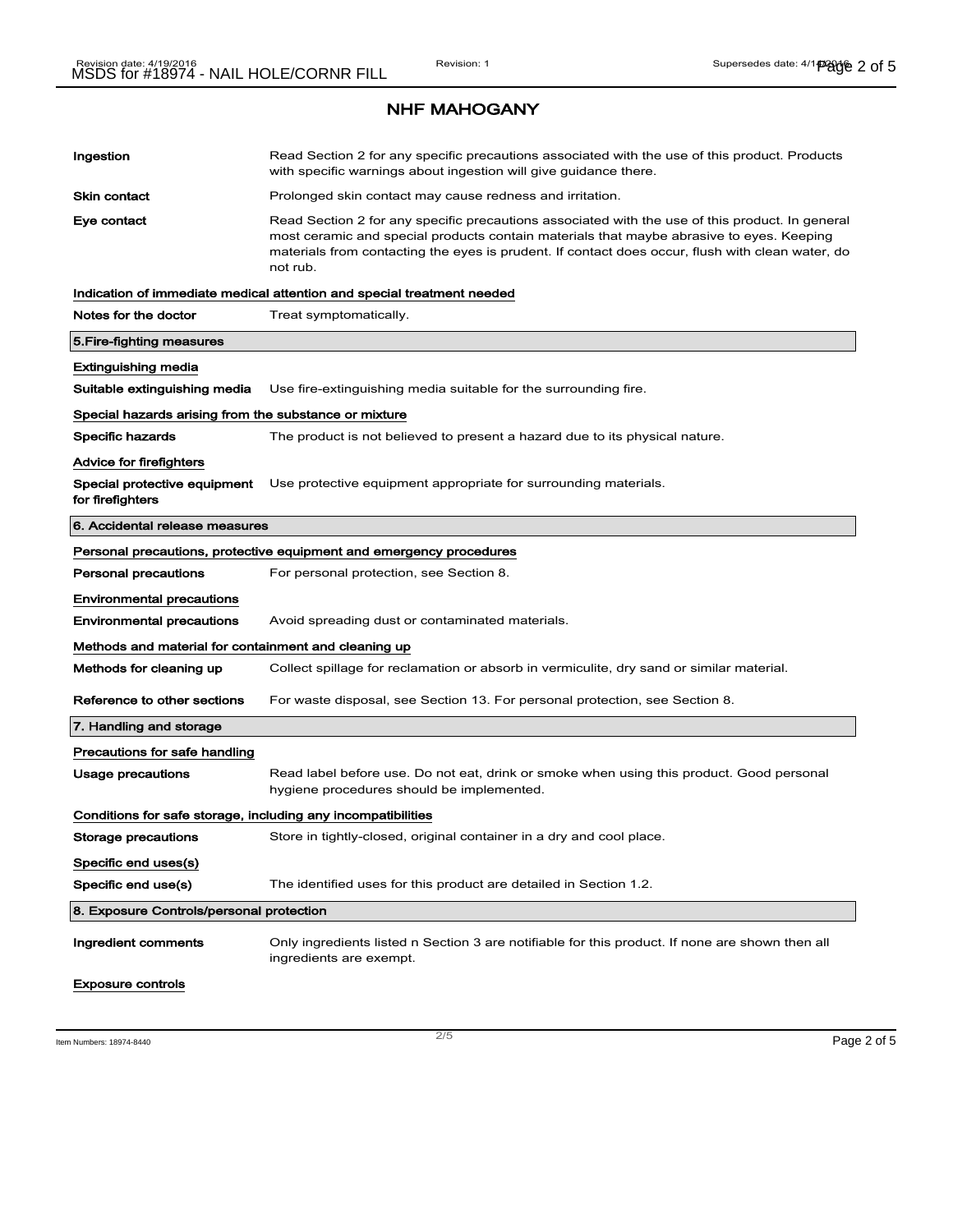| Appropriate engineering<br>controls | No specific ventilations requirements unless the "FAN" pictogram is shown above or specified<br>in Section 2.                                                                                                        |
|-------------------------------------|----------------------------------------------------------------------------------------------------------------------------------------------------------------------------------------------------------------------|
| Eye/face protection                 | No specific eye protection required unless the "EYE PROTECTION" pictogram is shown<br>above or specified in Section 2.                                                                                               |
| <b>Hand protection</b>              | No specific hand protection required unless the "HAND PROTECTION" pictogram is shown<br>above or specified in Section 2.                                                                                             |
| <b>Hygiene measures</b>             | When using do not eat, drink or smoke.                                                                                                                                                                               |
| <b>Respiratory protection</b>       | No specific respiratory protection required unless the "RESPIRATOR" pictogram is shown<br>above or specified in Section 2. Using the appropriate certified protection for the operation is<br>important if required. |

## 9. Physical and Chemical Properties

| Information on basic physical and chemical properties |                                                                                                                            |  |
|-------------------------------------------------------|----------------------------------------------------------------------------------------------------------------------------|--|
| Appearance                                            | Solid.                                                                                                                     |  |
| Color                                                 | Various colors.                                                                                                            |  |
| Odor                                                  | Almost odorless.                                                                                                           |  |
| Solubility(ies)                                       | Not applicable.                                                                                                            |  |
| <b>Partition coefficient</b>                          | No information available.                                                                                                  |  |
| <b>Other information</b>                              | Not applicable.                                                                                                            |  |
| 10. Stability and reactivity                          |                                                                                                                            |  |
| Reactivity                                            | There are no known reactivity hazards associated with this product.                                                        |  |
| <b>Stability</b>                                      | Stable at normal ambient temperatures and when used as recommended.                                                        |  |
| Possibility of hazardous<br>reactions                 | None known.                                                                                                                |  |
| <b>Conditions to avoid</b>                            | None known.                                                                                                                |  |
| Materials to avoid                                    | None known.                                                                                                                |  |
| Hazardous decomposition<br>products                   | None known.                                                                                                                |  |
| 11. Toxicological information                         |                                                                                                                            |  |
| Information on toxicological effects                  |                                                                                                                            |  |
| <b>Toxicological effects</b>                          | Please read Section 2 thoroughly to understand the toxicological risks, (if any) and<br>precautions for safe use (if any). |  |
| Skin corrosion/irritation                             |                                                                                                                            |  |
| <b>Skin sensitization</b>                             |                                                                                                                            |  |
| Skin sensitisation                                    | Based on available data the classification criteria are not met.                                                           |  |
| Eye contact                                           | May cause temporary eye irritation.                                                                                        |  |

Item Numbers: 18974-8440 **Page 3 of 5**  $\frac{3}{5}$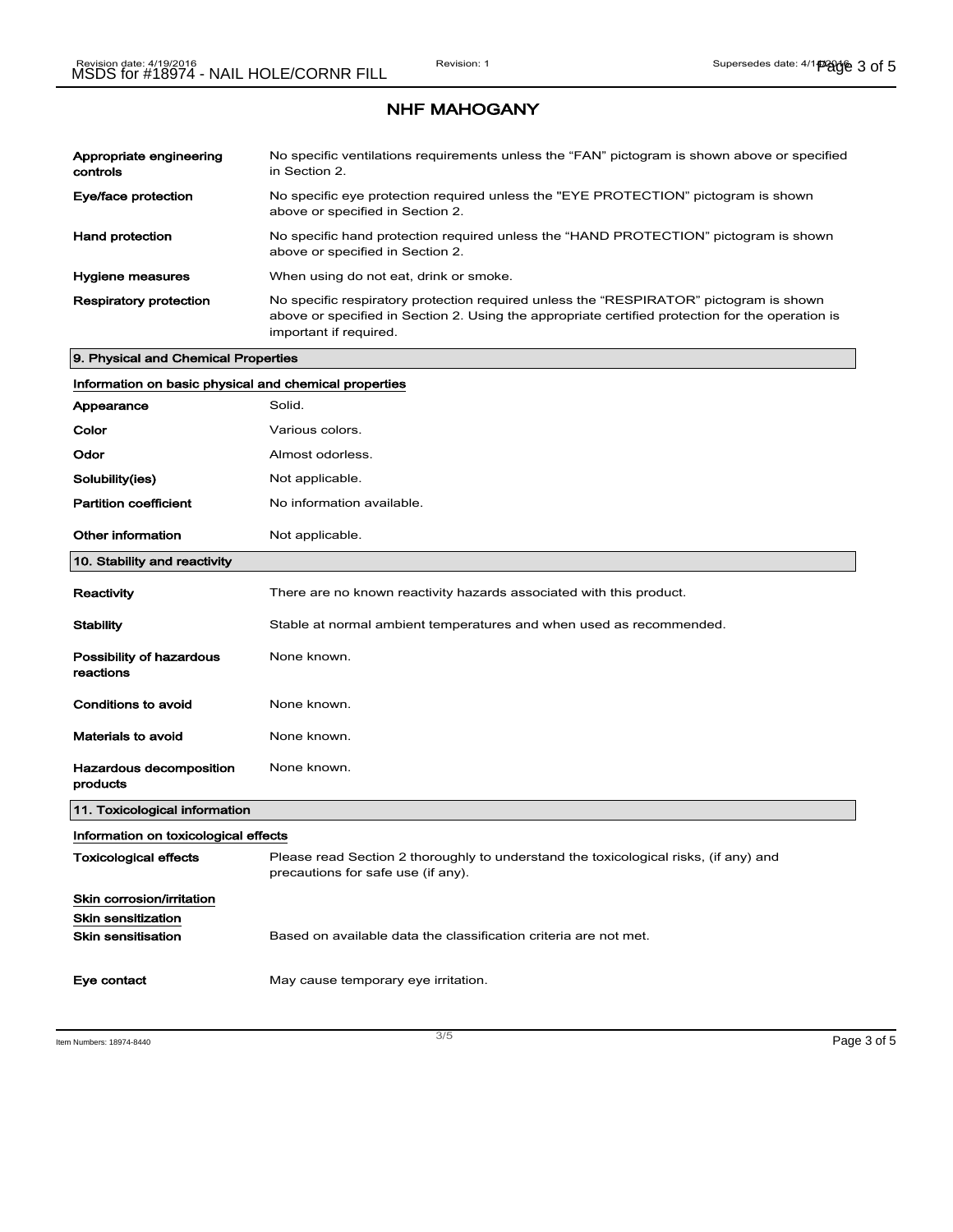| 12. Ecological Information                                                                                                                                                                                                                        |                                                                                                                                                                                                                                                |  |
|---------------------------------------------------------------------------------------------------------------------------------------------------------------------------------------------------------------------------------------------------|------------------------------------------------------------------------------------------------------------------------------------------------------------------------------------------------------------------------------------------------|--|
| Ecotoxicity                                                                                                                                                                                                                                       | Not regarded as dangerous for the environment.                                                                                                                                                                                                 |  |
| Toxicity                                                                                                                                                                                                                                          |                                                                                                                                                                                                                                                |  |
| <b>Toxicity</b>                                                                                                                                                                                                                                   | Please read Section 2 completely. If any environmental warnings such as; H411 or H412 are<br>listed in Section 2, please use appropriate procedures when disposing of product and<br>container. Do not put materials into waterways or sewers. |  |
| Persistence and degradability                                                                                                                                                                                                                     |                                                                                                                                                                                                                                                |  |
| Persistence and degradability                                                                                                                                                                                                                     | No data available.                                                                                                                                                                                                                             |  |
| <b>Biodegradation</b>                                                                                                                                                                                                                             | Not inherently biodegradable.                                                                                                                                                                                                                  |  |
| Bioaccumulative potential                                                                                                                                                                                                                         |                                                                                                                                                                                                                                                |  |
| <b>Partition coefficient</b>                                                                                                                                                                                                                      | No information available.                                                                                                                                                                                                                      |  |
| Mobility in soil                                                                                                                                                                                                                                  |                                                                                                                                                                                                                                                |  |
| <b>Mobility</b>                                                                                                                                                                                                                                   | Semi-mobile.                                                                                                                                                                                                                                   |  |
| Results of PBT and vPvB assessment                                                                                                                                                                                                                |                                                                                                                                                                                                                                                |  |
| <b>Results of PBT and vPvB</b><br>assessment                                                                                                                                                                                                      | This product does not contain any substances classified as PBT or vPvB.                                                                                                                                                                        |  |
| Other adverse effects                                                                                                                                                                                                                             |                                                                                                                                                                                                                                                |  |
| Other adverse effects                                                                                                                                                                                                                             | None known.                                                                                                                                                                                                                                    |  |
| 13. Disposal considerations                                                                                                                                                                                                                       |                                                                                                                                                                                                                                                |  |
| Waste treatment methods                                                                                                                                                                                                                           |                                                                                                                                                                                                                                                |  |
| <b>General information</b>                                                                                                                                                                                                                        | Dispose of waste product or used containers in accordance with local regulations                                                                                                                                                               |  |
| 14. Transport information                                                                                                                                                                                                                         |                                                                                                                                                                                                                                                |  |
| General                                                                                                                                                                                                                                           | The product is not covered by international regulations on the transport of dangerous goods<br>(IMDG, IATA, DoT).                                                                                                                              |  |
| UN Number                                                                                                                                                                                                                                         |                                                                                                                                                                                                                                                |  |
| Not applicable.                                                                                                                                                                                                                                   |                                                                                                                                                                                                                                                |  |
| UN proper shipping name                                                                                                                                                                                                                           |                                                                                                                                                                                                                                                |  |
| Not applicable.                                                                                                                                                                                                                                   |                                                                                                                                                                                                                                                |  |
| Transport hazard class(es)                                                                                                                                                                                                                        |                                                                                                                                                                                                                                                |  |
| No transport warning sign required.                                                                                                                                                                                                               |                                                                                                                                                                                                                                                |  |
| Packing group                                                                                                                                                                                                                                     |                                                                                                                                                                                                                                                |  |
| Not applicable.                                                                                                                                                                                                                                   |                                                                                                                                                                                                                                                |  |
| <b>Environmental hazards</b>                                                                                                                                                                                                                      |                                                                                                                                                                                                                                                |  |
| <b>Environmentally Hazardous Substance</b><br>Please refer to Section 2 for any environmental hazards associated with this product. If H411/H412 warnings are shown then<br>please verify packaging and labeling requirements for larger volumes. |                                                                                                                                                                                                                                                |  |
| Special precautions for user                                                                                                                                                                                                                      |                                                                                                                                                                                                                                                |  |

Not applicable.